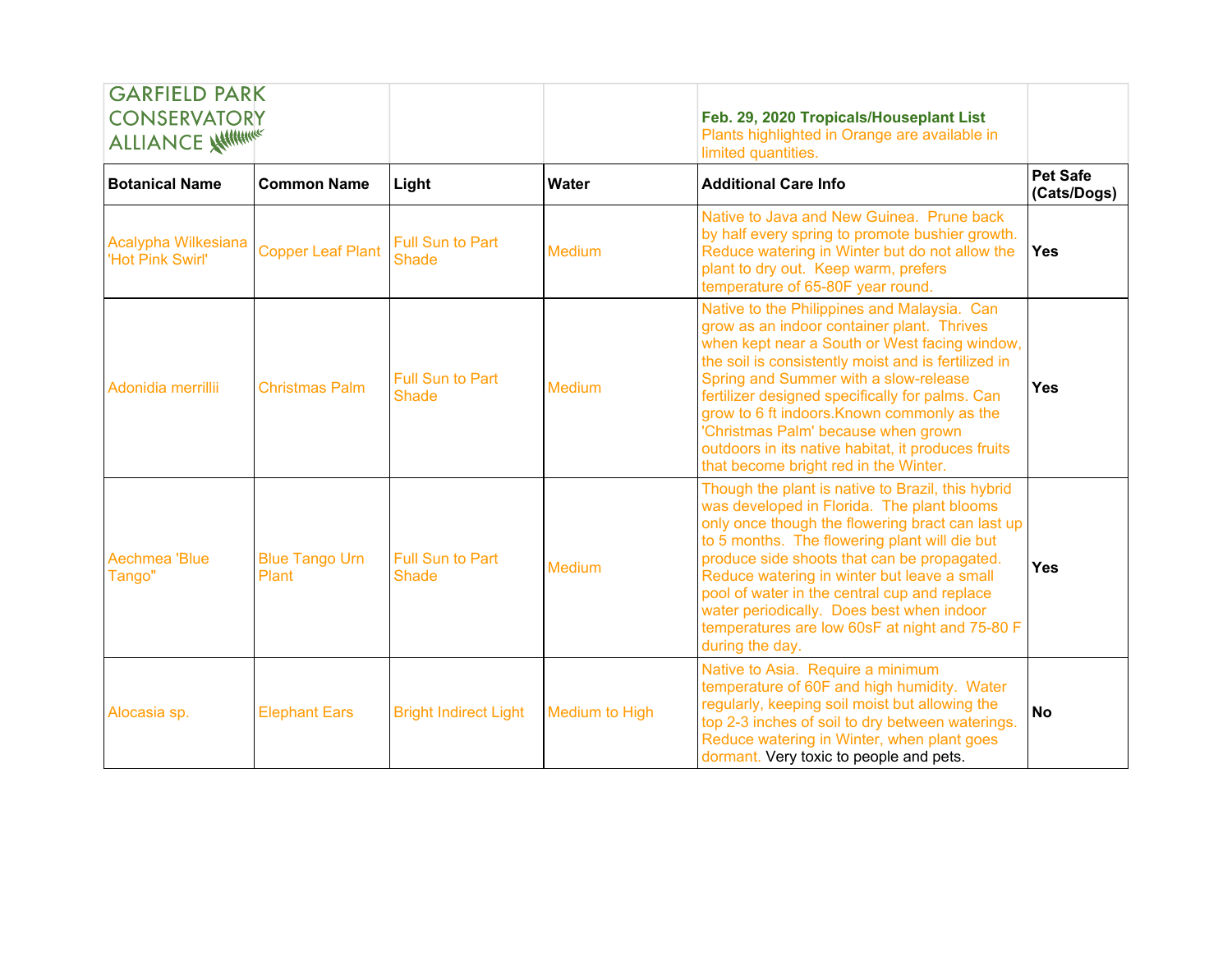| <b>GARFIELD PARK</b>                           |                       |                                               |               |                                                                                                                                                                                                                                                                                                                                                                                                          |                                |
|------------------------------------------------|-----------------------|-----------------------------------------------|---------------|----------------------------------------------------------------------------------------------------------------------------------------------------------------------------------------------------------------------------------------------------------------------------------------------------------------------------------------------------------------------------------------------------------|--------------------------------|
| <b>CONSERVATORY</b><br>ALLIANCE William        |                       |                                               |               | Feb. 29, 2020 Tropicals/Houseplant List<br>Plants highlighted in Orange are available in<br>limited quantities.                                                                                                                                                                                                                                                                                          |                                |
| <b>Botanical Name</b>                          | <b>Common Name</b>    | Light                                         | Water         | <b>Additional Care Info</b>                                                                                                                                                                                                                                                                                                                                                                              | <b>Pet Safe</b><br>(Cats/Dogs) |
| Anthurium scandens Anthurium scanden Shade     |                       | <b>Indirect Light to Part</b>                 | Medium        | A climbing vine native to Central and South<br>America. Can climb 3-4 ft. Prefers<br>temperatures of 50-96F. Will climb 3-4 feet.<br>Likes humidity. Forms clusters of berries that<br>look like white pearls. Water regularly but allow<br>soil to dry between waterings.                                                                                                                               | <b>No</b>                      |
| <b>Asparagus</b><br>densiflorus<br>'Sprengeri' | <b>Foxtail Fern</b>   | <b>Indirect Light to Part</b><br><b>Shade</b> | <b>High</b>   | Produces dense foliage on upright stems.<br>Does not mind being pot bound. Requires high<br>humidity and warm temperature of 55-70F.<br>Mature plants become woody and can develop<br>sharp spines on the branches; wear gardening<br>gloves to prune older plants.                                                                                                                                      | <b>No</b>                      |
| <b>Asparagus</b><br>densiflorus 'Myeri'        | <b>Asparagus Fern</b> | <b>Indirect Light to Part</b><br><b>Shade</b> | High          | Popular hanging plant that forms long, drooping<br>stems. Does not mind being pot bound.<br>Requires high humidity and warm temperature<br>of 55-70F. Mature plants become woody and<br>can develop sharp spines on the branches;<br>wear gardening gloves to prune older plants.                                                                                                                        | <b>No</b>                      |
| Billbergia brasiliensis Bromeliad              |                       | Indirect Light to Part<br><b>Shade</b>        | <b>Medium</b> | Native from Central Mexico to Northern<br>Argentina. Do best indoors with good air<br>circulation and daytime temperatures of 70-75F<br>and nighttime temperatures of 60-65F. Fill<br>central cups of plants with water and allow the<br>soil to dry between waterings. Plants will die<br>after flowering but often produce plantlets that<br>can be propagated by separating from the<br>mother plant. | <b>Yes</b>                     |
| <b>Bromeliad</b><br>neoregelia                 | <b>Bromeliad</b>      | <b>Part Shade</b>                             | <b>Medium</b> | An air plant that relies on roots to anchor.<br>Prefers temperature of 55 F and higher, can<br>tolerate as low as 40 F. Flowers once and<br>produces plantlets around the base of the<br>mature plant. Once plantlets are 6 inches tall,<br>separate from the mother plant and pot into into<br>4 - 6 inch pots.                                                                                         | Yes                            |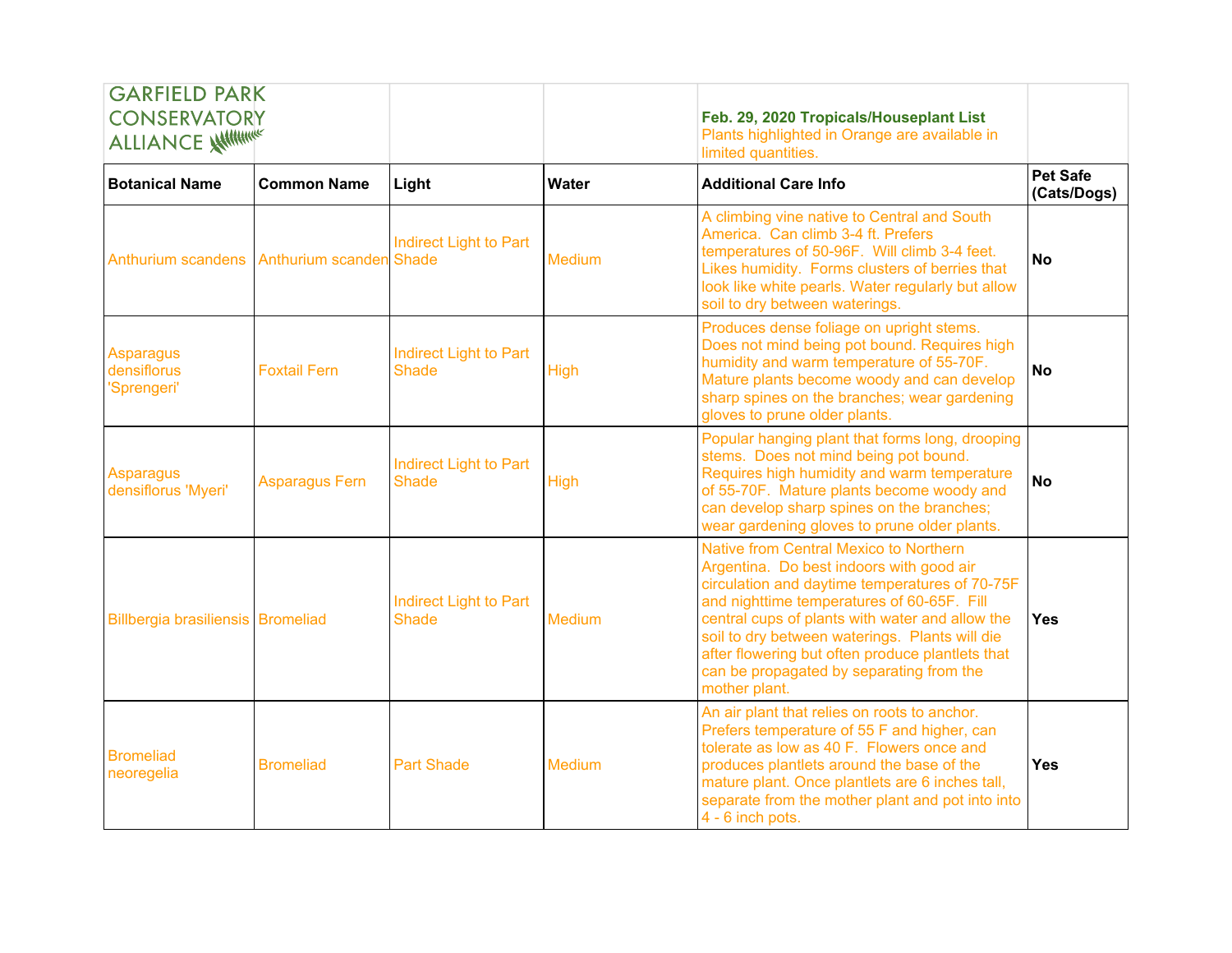| <b>GARFIELD PARK</b><br><b>CONSERVATORY</b><br>ALLIANCE WILLIAM |                          |                                           |               | Feb. 29, 2020 Tropicals/Houseplant List<br>Plants highlighted in Orange are available in<br>limited quantities.                                                                                                                                                                                                                           |                                |
|-----------------------------------------------------------------|--------------------------|-------------------------------------------|---------------|-------------------------------------------------------------------------------------------------------------------------------------------------------------------------------------------------------------------------------------------------------------------------------------------------------------------------------------------|--------------------------------|
| <b>Botanical Name</b>                                           | <b>Common Name</b>       | Light                                     | Water         | <b>Additional Care Info</b>                                                                                                                                                                                                                                                                                                               | <b>Pet Safe</b><br>(Cats/Dogs) |
| Calathea lancifolia                                             | <b>Rattlesnake Plant</b> | <b>Part Shade to Full</b><br><b>Shade</b> | <b>Medium</b> | Native to Brazil. Prefers air temperature of 65-<br>75F, good humidity and consistent moisture.<br>Water regularly during active growing season<br>(April - August) and reduce watering in Winter.<br>Fertilize monthly. Avoid sudden temperature<br>changes and drafts.                                                                  | <b>Yes</b>                     |
| Calathea zebrina                                                | <b>Zebra Plant</b>       | <b>Part Shade to Full</b><br><b>Shade</b> | Medium        | Native to Southeastern Brazil. Prefers air<br>temperature of 65-75F, good humidity and<br>consistent moisture. Water regularly during<br>active growing season (April - August) and<br>reduce watering in Winter. Fertilize monthly.<br>Avoid sudden temperature changes and drafts.                                                      | <b>Yes</b>                     |
| Callisia elegans                                                | <b>Silver Inch Plant</b> | <b>Part Shade</b>                         | <b>Medium</b> | Native to Guatemala and Honduras. Produces<br>small white flowers in Autumn and Winter.<br>Prefers indoor temperatures of at least 50 F.<br>can be grown in a hanging basket.                                                                                                                                                             | <b>Unknown</b>                 |
| Campanula sp                                                    | <b>Falling Stars</b>     | Indirect Light                            | Medium        | Native to Northern Italy. A perennial flowering<br>plant that is easy to grow indoors. Prefers<br>temperatures of 45-65F, indirect light and moist<br>soil. Does well in hanging baskets or tall pots,<br>where flowers can spill over the side. Keep<br>away from hot or cold drafts.                                                    | <b>No</b>                      |
| Chamaedorea<br>elegans                                          | <b>Parlor Palm</b>       | <b>Bright Indirect Light</b>              | Medium        | Native to rainforests of Southern Mexico and<br>Guatemala. Does well as an indoor plant as it<br>tolerates low light and lower temperatures.<br>Water consistently but allow the top 1 inch of<br>soil to dry between waterings. Thrives in bright,<br>indirect light with temperatures of 65-80F.<br>Keep away from hot and cold drafts. | <b>Yes</b>                     |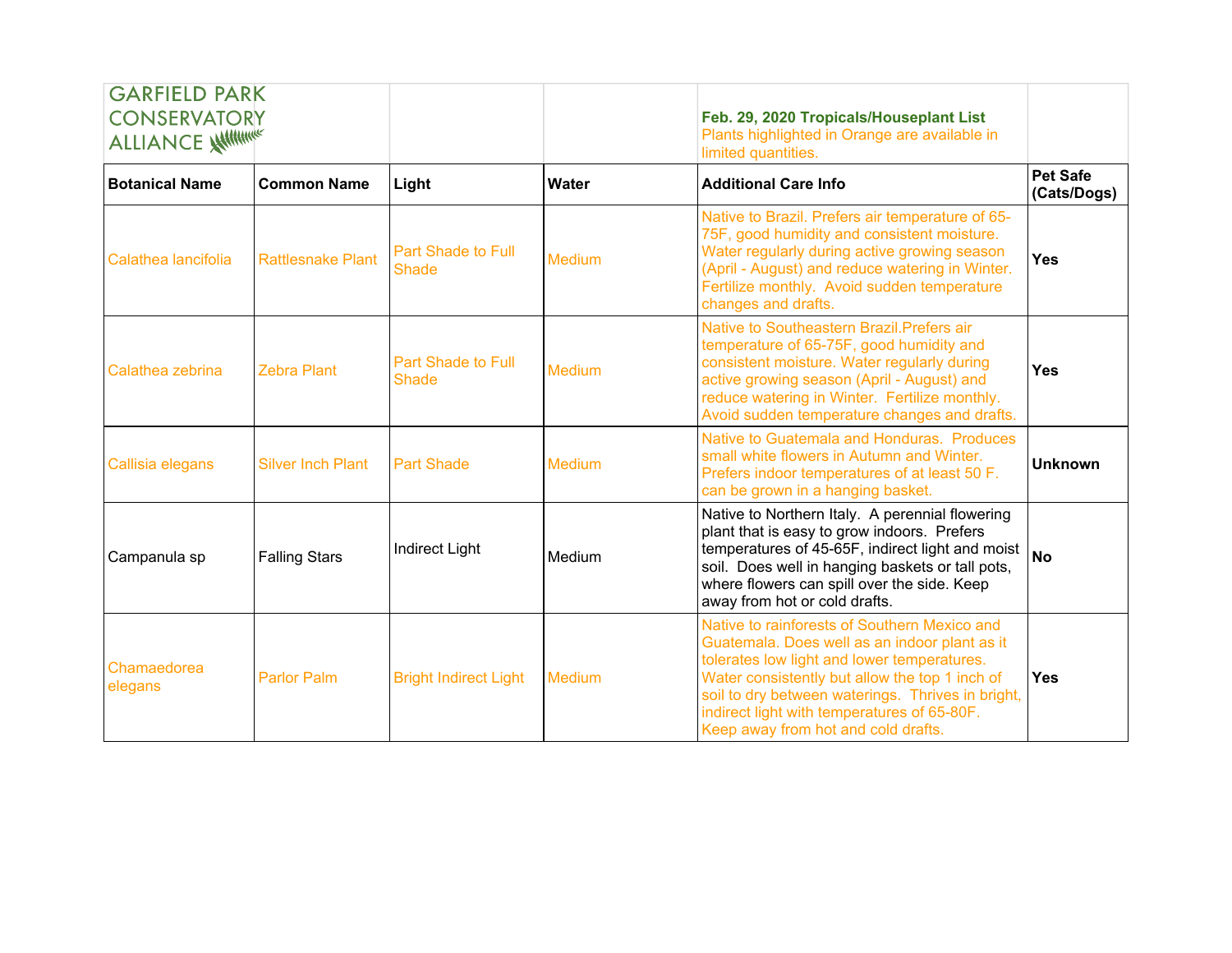| <b>GARFIELD PARK</b>                           |                            |                                           |               |                                                                                                                                                                                                                                                                                                                                                                                                                                                                                                     |                                |
|------------------------------------------------|----------------------------|-------------------------------------------|---------------|-----------------------------------------------------------------------------------------------------------------------------------------------------------------------------------------------------------------------------------------------------------------------------------------------------------------------------------------------------------------------------------------------------------------------------------------------------------------------------------------------------|--------------------------------|
| <b>CONSERVATORY</b><br><b>ALLIANCE WILLIAM</b> |                            |                                           |               | Feb. 29, 2020 Tropicals/Houseplant List<br>Plants highlighted in Orange are available in<br>limited quantities.                                                                                                                                                                                                                                                                                                                                                                                     |                                |
| <b>Botanical Name</b>                          | <b>Common Name</b>         | Light                                     | <b>Water</b>  | <b>Additional Care Info</b>                                                                                                                                                                                                                                                                                                                                                                                                                                                                         | <b>Pet Safe</b><br>(Cats/Dogs) |
| Chlorophytum<br>comosum                        | Variegated Spider<br>Plant | Part Shade to Full<br>Shade               | Medium        | Native to South Africa. Can grow 1-2 ft. tall and<br>1-2 ft. wide. Keep soil moderately moist. Ideal<br>temperatures are 55-70F but can tolerate to<br>45F. Has cascading flowering stems in the<br>winter. Flowers will become plantlets that could<br>be cut from the mother plant and potted<br>individually.                                                                                                                                                                                    | <b>Yes</b>                     |
| Cordyline fruticosa                            | <b>Ti Plant</b>            | <b>Part Shade to Full</b><br><b>Shade</b> | <b>Medium</b> | Native to Eastern Asia and the Pacific Islands.<br>Can grow 3-6 ft. tall and 1-3 ft wide as an<br>indoor container plant. Prefers consistently<br>moist soil from spring to fall with reduced<br>watering from fall to late winter (though<br>humidity levels must be kept up by grouping<br>with other plants and misting with water).<br>Leaves emerge pinkish red and mature to deep<br>green. In Hawaii, leaves have been used to<br>make hula skirts. Minimum temperature of 65F<br>in winter. | <b>No</b>                      |
| Dietes iridioides                              | African Iris               | Full Sun to Part<br>Shade                 | Medium        | Native to Southern and Eastern Africa.<br>Requires minimum temperature of 45F. Do well<br>as indoor container plants. For flowers, place<br>in location with full morning sun and afternoon<br>shade. Remove seed pods as they begin to<br>form to encourage more blooms but do not<br>remove the flowering stem.                                                                                                                                                                                   | Unknown                        |
| Eucharis grandiflora                           | Amazon Lily                | <b>Full Shade</b>                         | Medium        | Native to Peru. Does well as an indoor<br>container plant; can be taken outside during the<br>summer but must be brought back indoors in<br>the fall, before night time temperatures fall<br>below 55F. Prefers high humidity. Bulbs should No<br>not be disturbed so do not repot until the pot<br>looks as if it will break. Typically blooms in<br>winter (but the best flowering occurs when roots<br>are pot bound).                                                                           |                                |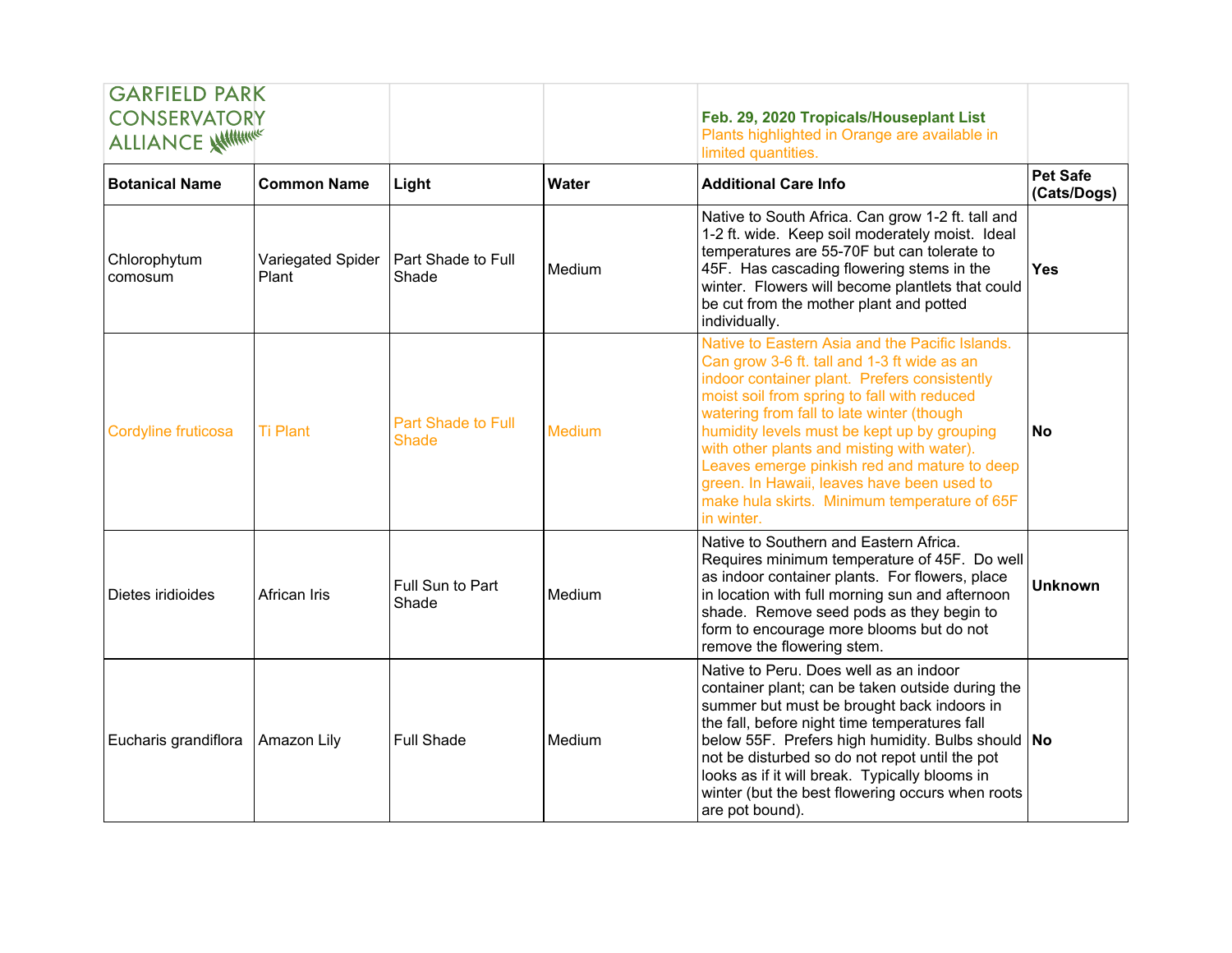| <b>GARFIELD PARK</b>                            |                         |                                               |                                     |                                                                                                                                                                                |                                |
|-------------------------------------------------|-------------------------|-----------------------------------------------|-------------------------------------|--------------------------------------------------------------------------------------------------------------------------------------------------------------------------------|--------------------------------|
| <b>CONSERVATORY</b><br><b>ALLIANCE WITHING!</b> |                         |                                               |                                     | Feb. 29, 2020 Tropicals/Houseplant List<br>Plants highlighted in Orange are available in<br>limited quantities.                                                                |                                |
| <b>Botanical Name</b>                           | <b>Common Name</b>      | Light                                         | Water                               | <b>Additional Care Info</b>                                                                                                                                                    | <b>Pet Safe</b><br>(Cats/Dogs) |
| <b>Fittonia</b> sp                              | <b>Mosaic Plant</b>     | <b>Indirect Light to Part</b><br><b>Shade</b> | <b>Medium</b>                       | Native to the tropical rainforests of South<br>America. Prefers consistent moisture and high<br>humidity; does well as a terrarium plant.<br>Thrives in temperatures near 70F. | Yes                            |
| Fragrea bertoana                                | Lei Shrub               | <b>Full sun</b>                               | <b>Medium</b><br>with high humidity | Native to the tropical Pacific Islands, does well<br>in containers. Fertilize throughout the year with<br>a general purpose fertilizer. Minimum<br>temperature of 40F          | <b>No</b>                      |
| Helxine soleiroleii                             | <b>Baby's Tears</b>     | Part Shade to Full<br><b>Shade</b>            | <b>Medium</b>                       | great indoor container plant; best in bright,<br>indirect light with daytime temperatures of 60-<br>65F and nighttime temperatures of 50-55F.<br>Likes high humidity.          | Yes                            |
| Microsorum<br>musifolium<br>'crocodyllus'       | <b>Crocodile Fern</b>   | Part Shade to Full<br><b>Shade</b>            | <b>Medium</b>                       | Native to Malaysia. Prefers high humidity and<br>thrives in bright shade with a minimum<br>temperature of 50F. As a potted indoor plant,<br>leaves can grow up to 2 ft long.   | <b>Yes</b>                     |
| Nephrolepis sp                                  | <b>Boston Fern</b>      | <b>Bright Indirect Light</b>                  | Medium                              | Native to tropical regions throughout the world.<br>Thrives in temperatures of 60-75F with<br>consistently moist soil and high humidity.                                       | Yes                            |
| Ophiopogon<br>japonicus                         | <b>Mondo Grass</b>      | Part Shade to Full<br><b>Shade</b>            | <b>Medium</b>                       | Native to Asia. Does best when soil is kept<br>consistently moist. Grows slowly and has a<br>clumping habit.                                                                   | <b>Unknown</b>                 |
| Philodendron sp                                 | Philodendron            | <b>Bright Indirect Light</b><br>to Part Shade | <b>Medium</b>                       | Native to Mexico, the West Indies and Brazil.<br>Water regularly Spring - Fall, reduce watering in<br>Winter. Pinch stems to promote bushier<br>growth.                        | <b>No</b>                      |
| <b>Pilea libanensis</b>                         | <b>Silver Sprinkles</b> | <b>Bright Indirect Light</b>                  | Medium to High                      | Native to Cuba. Prefers warm temperatures<br>above 55F, humidity and regular watering.<br>Does well in terrariums and in hanging baskets<br>when misted regularly.             | Yes                            |
| <b>Pothos</b>                                   | <b>Pothos</b>           | <b>Bright Indirect Light</b>                  | <b>Medium</b>                       | Prefers high humidity and temperatures of 65-<br>75F (can tolerate temp as low as 50F). Water<br>well, but allow soil to dry between waterings.                                | <b>No</b>                      |